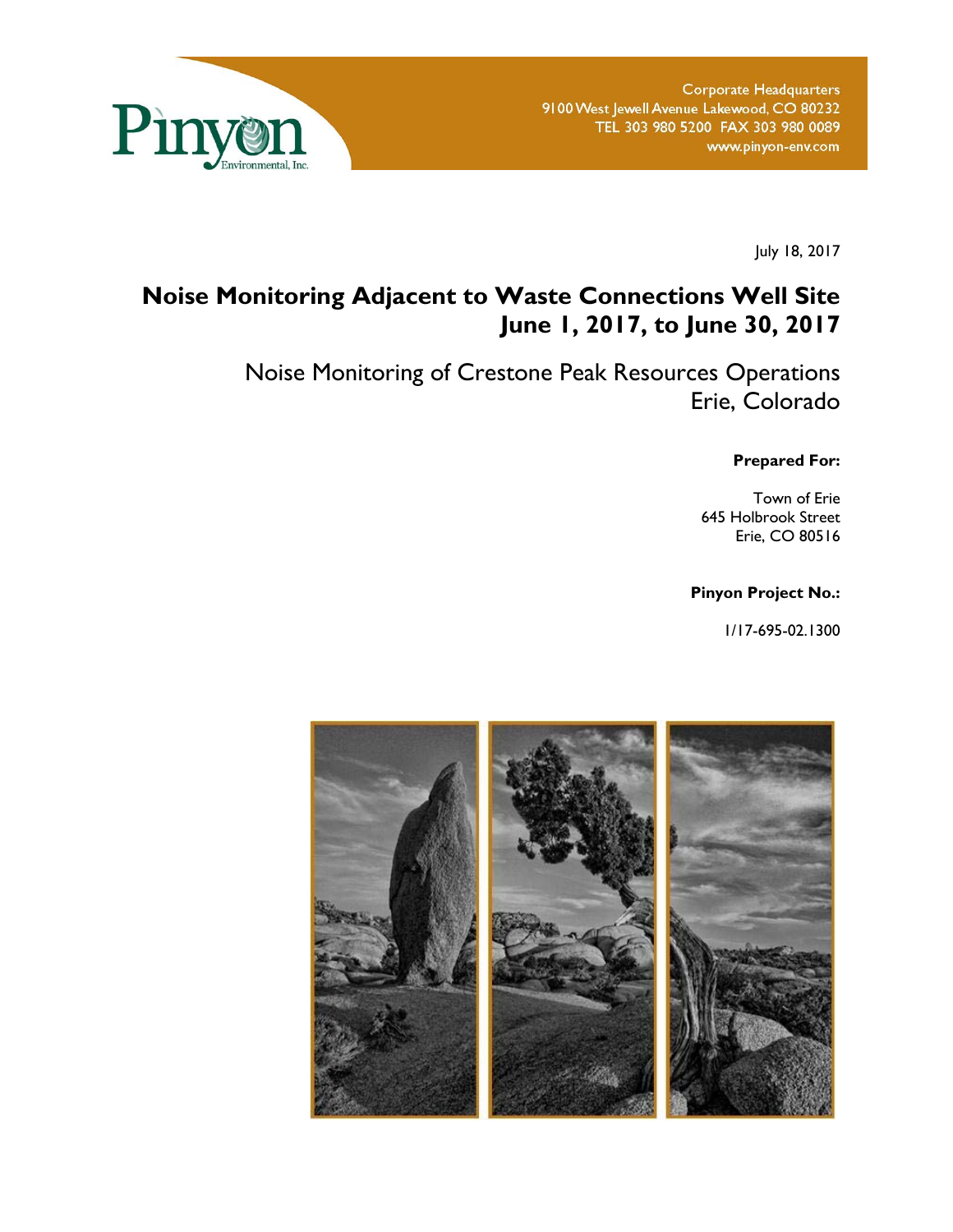

July 18, 2017

# **Noise Monitoring Adjacent to Waste Connections Well Site June 1, 2017, to June 30, 2017**

Noise Monitoring of Crestone Peak Resources Operations Erie, Colorado

**Prepared For:** 

Town of Erie 645 Holbrook Street Erie, CO 80516

**Pinyon Project No.:** 

1/17-695-02.1300

 **Prepared by:** 

 $\sqrt{2}$ 

Sabrina Williams Air and Noise Specialist

**Reviewed by:**

 $\mathcal{L}(\mathcal{U})$ 

Jill Schlaefer Air and Noise Specialist

Jame War Lauren E. Evans, PE

President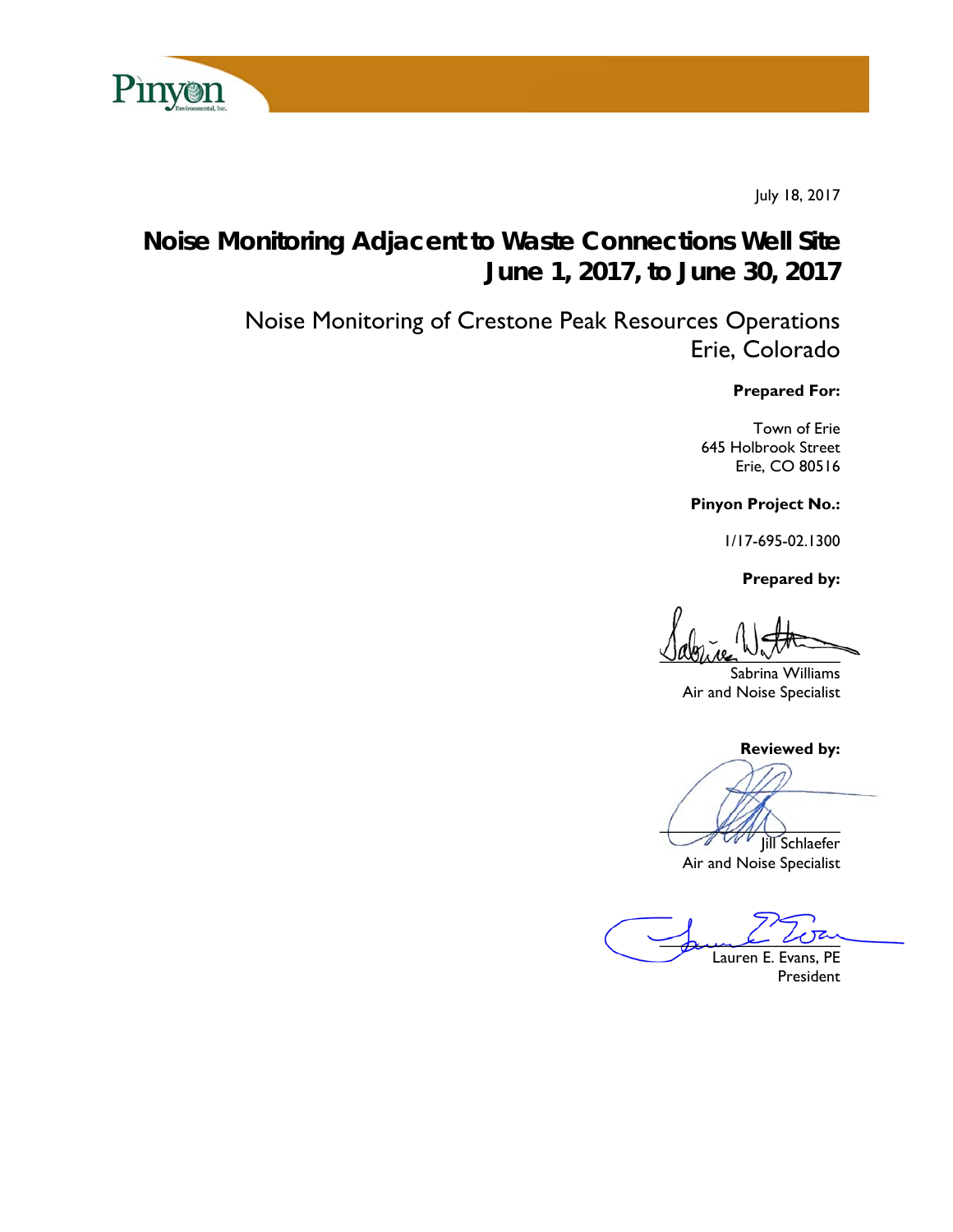

# **Table of Contents**

| $\mathbf{L}$ |       | $\small \textsf{Introduction} \textcolor{red}{.} \textcolor{red}{.} \textcolor{red}{.} \textcolor{red}{.} \textcolor{red}{.} \textcolor{red}{.} \textcolor{red}{.} \textcolor{red}{.} \textcolor{red}{.} \textcolor{red}{.} \textcolor{red}{.} \textcolor{red}{.} \textcolor{red}{.} \textcolor{red}{.} \textcolor{red}{.} \textcolor{red}{.} \textcolor{red}{.} \textcolor{red}{.} \textcolor{red}{.} \textcolor{red}{.} \textcolor{red}{.} \textcolor{red}{.} \textcolor{red}{.} \textcolor{red}{.} \textcolor{red}{.} \textcolor{red}{.} \textcolor{$ |  |
|--------------|-------|----------------------------------------------------------------------------------------------------------------------------------------------------------------------------------------------------------------------------------------------------------------------------------------------------------------------------------------------------------------------------------------------------------------------------------------------------------------------------------------------------------------------------------------------------------|--|
| 2.           |       |                                                                                                                                                                                                                                                                                                                                                                                                                                                                                                                                                          |  |
|              | 2.1   |                                                                                                                                                                                                                                                                                                                                                                                                                                                                                                                                                          |  |
|              | 2.2   |                                                                                                                                                                                                                                                                                                                                                                                                                                                                                                                                                          |  |
| 3.           |       |                                                                                                                                                                                                                                                                                                                                                                                                                                                                                                                                                          |  |
|              | 3.1   |                                                                                                                                                                                                                                                                                                                                                                                                                                                                                                                                                          |  |
|              | 3.1.1 |                                                                                                                                                                                                                                                                                                                                                                                                                                                                                                                                                          |  |
|              | 3.1.2 |                                                                                                                                                                                                                                                                                                                                                                                                                                                                                                                                                          |  |
|              | 3.1.3 |                                                                                                                                                                                                                                                                                                                                                                                                                                                                                                                                                          |  |
|              | 3.1.4 |                                                                                                                                                                                                                                                                                                                                                                                                                                                                                                                                                          |  |
|              | 3.2   |                                                                                                                                                                                                                                                                                                                                                                                                                                                                                                                                                          |  |
|              |       |                                                                                                                                                                                                                                                                                                                                                                                                                                                                                                                                                          |  |
| 4.           |       |                                                                                                                                                                                                                                                                                                                                                                                                                                                                                                                                                          |  |
| 5.           |       |                                                                                                                                                                                                                                                                                                                                                                                                                                                                                                                                                          |  |

### **Tables**

| Table 2-1      |                                                                                     |
|----------------|-------------------------------------------------------------------------------------|
| Table 3-1      | Variation in Daytime Statistical Mean for A-weighted Noise at Site I LEQ (dBA) 9    |
| Table 3-2      | Variation in Nighttime Statistical Mean for A-weighted Noise at Site I Leq (dBA)  9 |
| Table 3-3      |                                                                                     |
| Table 3-4      | Variation in Daytime Statistical Mean for A-weighted Noise at Site 2 Leq (dBA)9     |
| Table 3-5      | Variation in Daytime Statistical Mean for C-weighted Noise at Site 2 Leq (dBC) 10   |
| Table 3-6      | Variation in Nighttime Statistical Mean for C-weighted Noise at Site 2 Leq (dBC) 10 |
| <b>Figures</b> |                                                                                     |
| Figure I       |                                                                                     |
| Figure 2       |                                                                                     |
| Figure 3       |                                                                                     |
| Figure 4       |                                                                                     |
| Figure 5       |                                                                                     |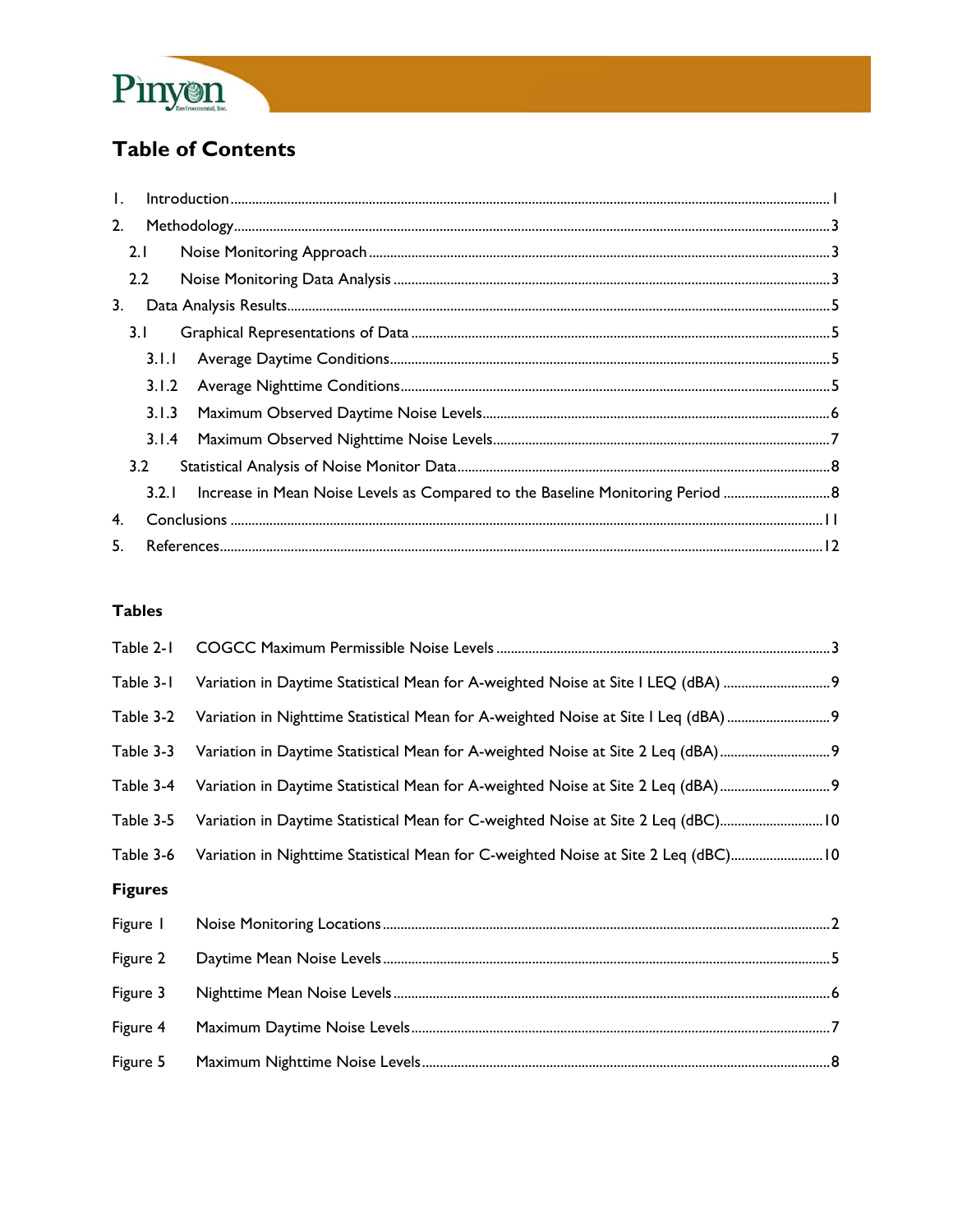

### **1. Introduction**

The Town of Erie (Town) has contracted with Pinyon Environmental, Inc. (Pinyon), to perform noise monitoring near the Crestone Peak Resources (Crestone) Waste Connections well site. Pinyon collected continuous noise measurements at two locations adjacent to the well site (Figure 1). Sampling Site 1 is located approximately 475 feet to the southeast of the well site and collected A-weighted noise measurements. Sampling Site 2 is located near a residential neighborhood approximately 1,400 feet to the southwest of the well site. Both A-weighted and C-weighted noise measurements were collected at Site 2. C-weighted noise was collected at Site 2 only as Site 1 is not located near any occupied structures. Crestone began drilling operations at the Waste Connections well site at approximately 7:00 AM on April 25, 2017, and continued activities at this location throughout the reporting period. Prior to the start of drilling, Pinyon collected baseline noise data from April 14, 2017, to April 25, 2017, that is used to assess how ambient noise levels may change during Crestone's activities during this reporting period. This report details noise measurements collected during drilling and well completion activities, from June 1, 2017, at 7:00 AM through June 30, 2017, at 7:00 PM. The noise monitoring data was analyzed to evaluate noise levels at the two locations during Crestone's well production activities.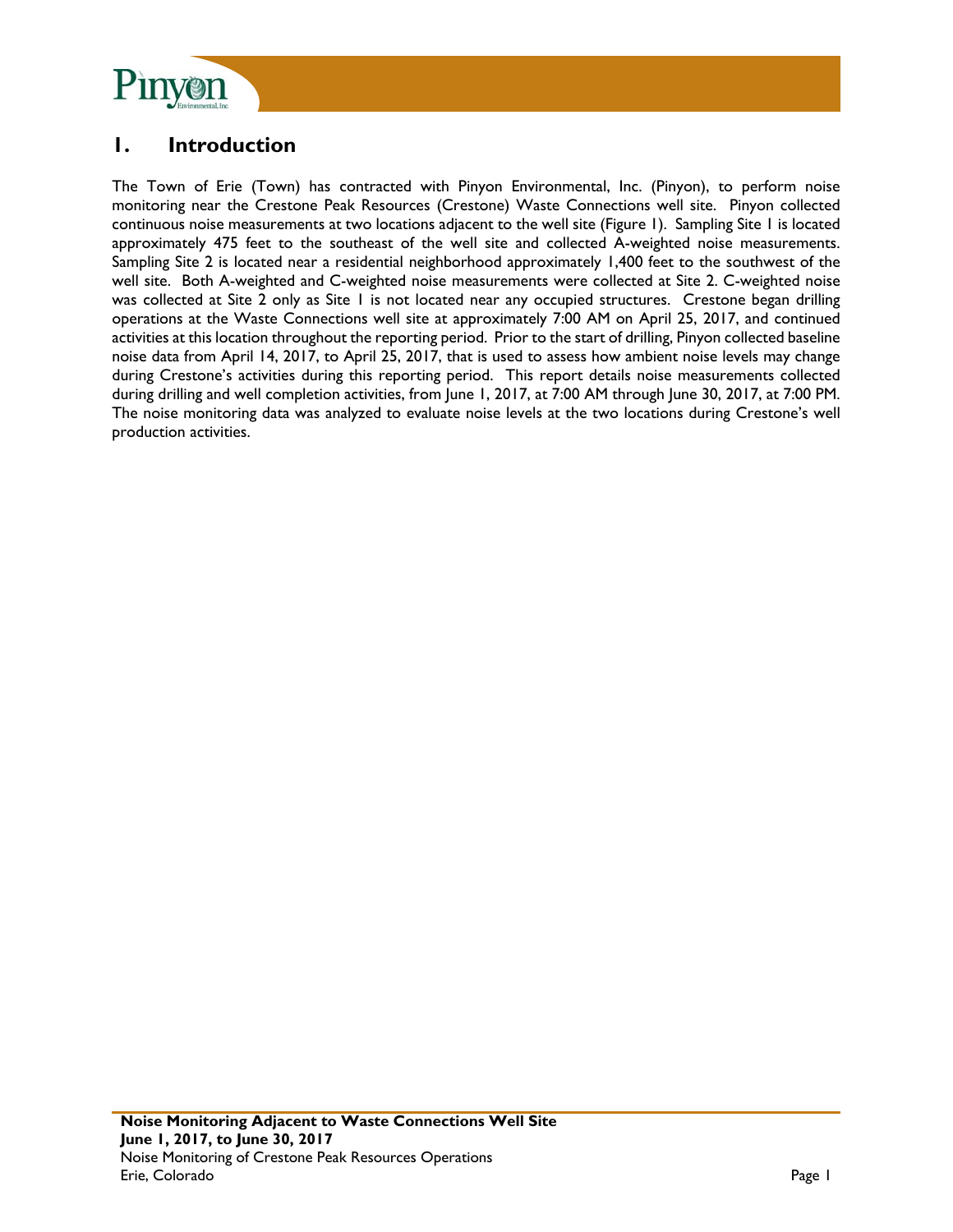

**Figure 1 Noise Monitoring Locations** 

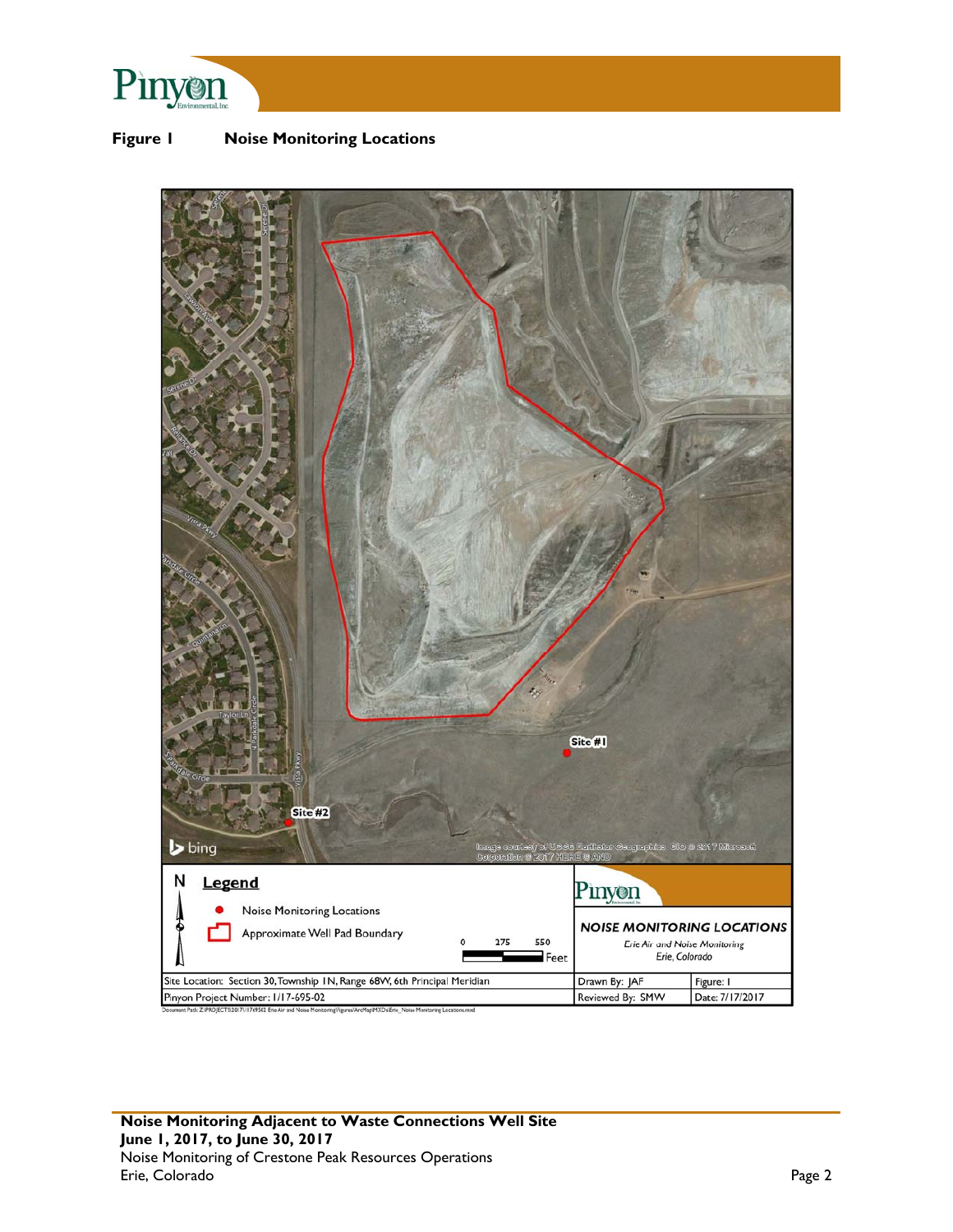

## **2. Methodology**

### **2.1 Noise Monitoring Approach**

In accordance with Colorado Oil and Gas Conservation Committee (COGCC) Rule 802, well production facilities may not exceed the maximum permissible noise levels established in accordance to Section 802.b of the rule (Table 2-1). In addition to the maximum permissible A-weighted noise levels, expressed in A-weighted decibels (dBA) (Table 2-1), COGCC Rule 802 specifies that operators may not exceed 65 C-weighted decibels (dBC) measured from the exterior wall of the residence or occupied structure nearest to the noise source at a distance of 25 feet from the structure.

#### **Table 2-1 COGCC Maximum Permissible Noise Levels**

| Zone                           | Maximum Permissible Noise Level |                  |  |  |
|--------------------------------|---------------------------------|------------------|--|--|
|                                | 7:00am to 7:00pm                | 7:00pm to 7:00am |  |  |
| Residential/Agricultural/Rural | 55 dBA                          | 50 dBA           |  |  |
| Commercial                     | $60$ dBA                        | 55 dBA           |  |  |
| Light Industrial               | 70 dBA                          | 65 dBA           |  |  |
| Industrial                     | 80 dBA                          | 75 dBA           |  |  |

dBA A-weighted decibel

Pinyon mobilized to sampling Site 1 and sampling Site 2 and monitored for noise at these locations using 3M Quest SoundPro DL Type 1 datalogging sound level meters. The sound level meters collected continuous measurements of both A-weighted and C-weighted decibels, as applicable to the location. At Sampling Site 1, the sound level meter monitored continuously for A-weighted noise. At sampling Site 2, continuous Aweighted and C-weighted noise measurements were collected. The monitoring period for this report lasted from June 1, 2017, at 7:00 AM through June 30, 2017, at 7:00 PM. Crestone began drilling operations at the well site at approximately 6:00 AM on April 25, 2017 and has continued well drilling and completion activities throughout this reporting period.

The sound level meters are configured with a data logging system that uploads one minute time resolved measurements to a secure online database at 10-minute intervals. The sound level meters are configured with an alert system, that will send a message to Pinyon's noise specialist as soon as the data is uploaded, whenever established noise criteria levels have been exceeded, based on the monitored equivalent continuous noise level (Leq). Leq is the preferred method to describe noise levels that vary over time, resulting in a single decibel value that takes into account the total sound energy over the period of time of interest. The Town and Pinyon agreed to set the alert system at 75 Leq dBA for A-weighted noise at Sampling Site 1, 75 Leq dBA for Aweighted noise at Sampling Site 2 and 70 Leq dBC for C-weighted noise at Sampling Site 2. These noise criteria levels were established based on the COGCC's maximum permissible noise levels, as well as baseline noise monitoring data collected prior to Crestone mobilizing to the well site. The C-weighted noise alert criteria level at Sampling Site 2 is set higher than the COGCC's maximum permissible noise level because baseline noise measurements collected prior to Crestone beginning operations at the well site exceeded this level.

### **2.2 Noise Monitoring Data Analysis**

Pinyon's noise specialist downloaded the noise monitoring data from the online database for this collection period. The data was then formatted into spreadsheets that allowed for analysis of the noise monitoring data. Pinyon utilized statistical methods, as well as graphical representations of the data, to determine baseline noise levels at the two sampling locations during the monitoring period. The baseline analysis of the data indicated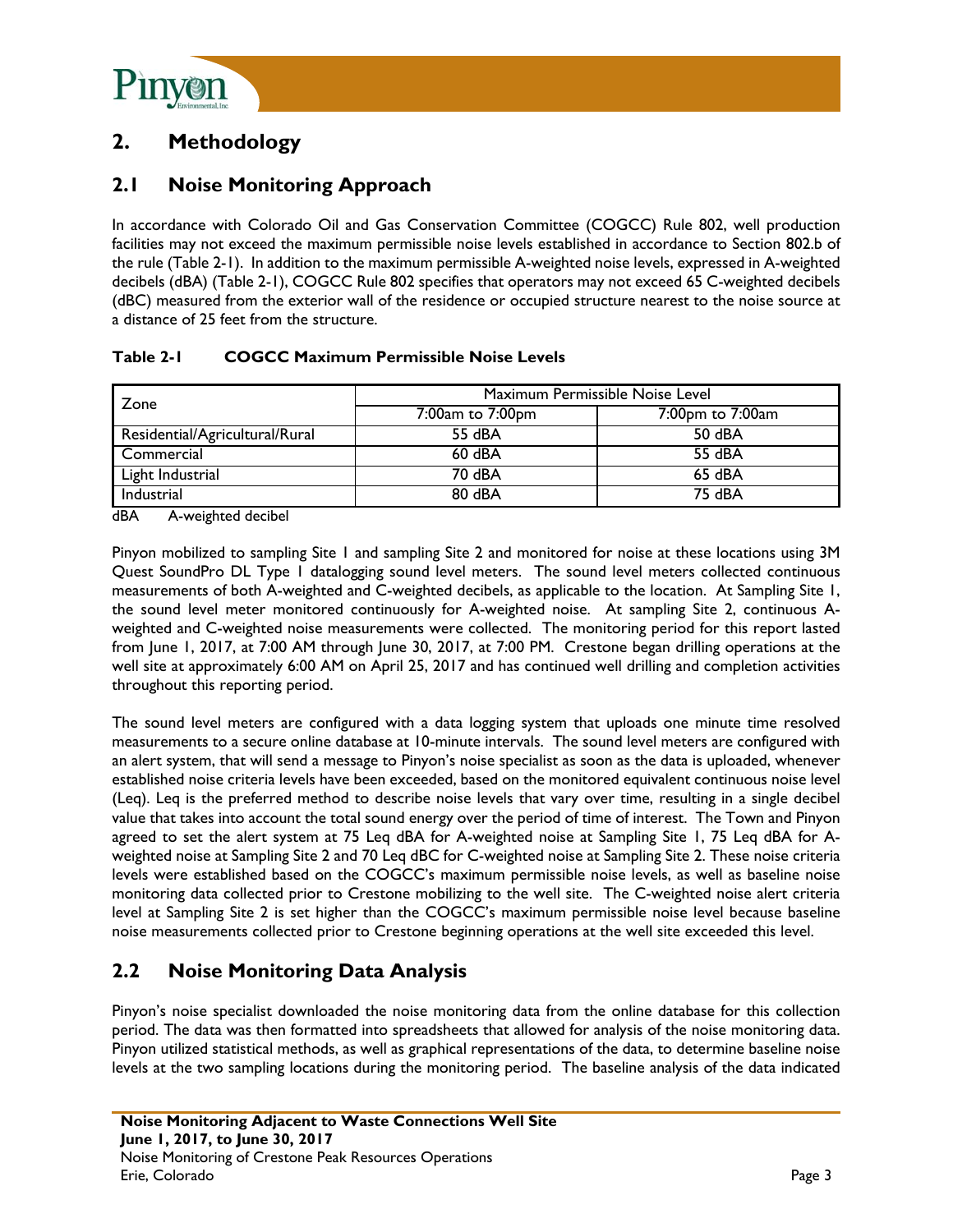

differences in observed noise levels based on day of week; however, statistically significant differences between weekday and weekend noise levels were not observed during this monitoring period. This is likely because Crestone is operating on a seven-day-a-week schedule and not altering their activities on the weekends. COGCC's Rule 802 specifies different maximum permissible noise levels based on time of day (Table 2-1). Therefore, for the statistical analysis of the noise measurements, the monitor data was split into two discrete analytical groups based on time of day:

- Daytime: 7:00 AM—6:59 PM
- Nighttime: 7:00 PM—6:59 AM

The daytime and nighttime analytical groups ended at 6:59 PM and 6:59 AM, respectively, in order to not complete a duplicate analysis of the 7:00 AM and 7:00 PM noise measurements.

To evaluate how noise levels may change over time during Crestone's operations at the well site, the monitoring data was separated into the following discrete analysis periods with each monitoring period then subdivided by time of day:

- April 14<sup>th</sup> to April 25<sup>th</sup>, 2017 (Baseline Monitoring Period)
- June 1, 2017, at 7:00 AM to June 8, 2017, at 6:59 PM
- June 8, 2017, at 7:00 PM to June 15, 2017, at 6:59 PM
- June 15, 2017, at 7:00 PM to June 22, 2017, at 6:59 PM
- June 22, 2017, at 7:00 PM to June 30, 2017, at 6:59 PM

Section 3-2 describes how differences in the statistical mean between these monitoring periods were analyzed to confirm the existence of statistically significant increases in average observed noise levels as compared to the baseline monitoring period. To determine the distribution of the noise monitoring data, the statistical mean, median and mode were calculated. The statistical mean, median and mode are used to evaluate the statistical distribution of the noise monitoring data. Large data sets, such as several days of continuous noise monitoring data, tend to follow the normal distribution, which is referred to as the central limit theorem (Shao, 2004). Determining the distribution of the noise monitoring data is important because this distribution is used to determine the appropriate statistical methods for further analysis. The observed relationship between the statistical mean, median and mode for the monitored datasets was determined to follow the normal distribution. The standard deviation for each monitoring periods was also calculated to evaluate the amount of variation in the baseline noise monitoring data and allow for a test of significance in differences between mean noise levels as compared to the baseline monitoring period.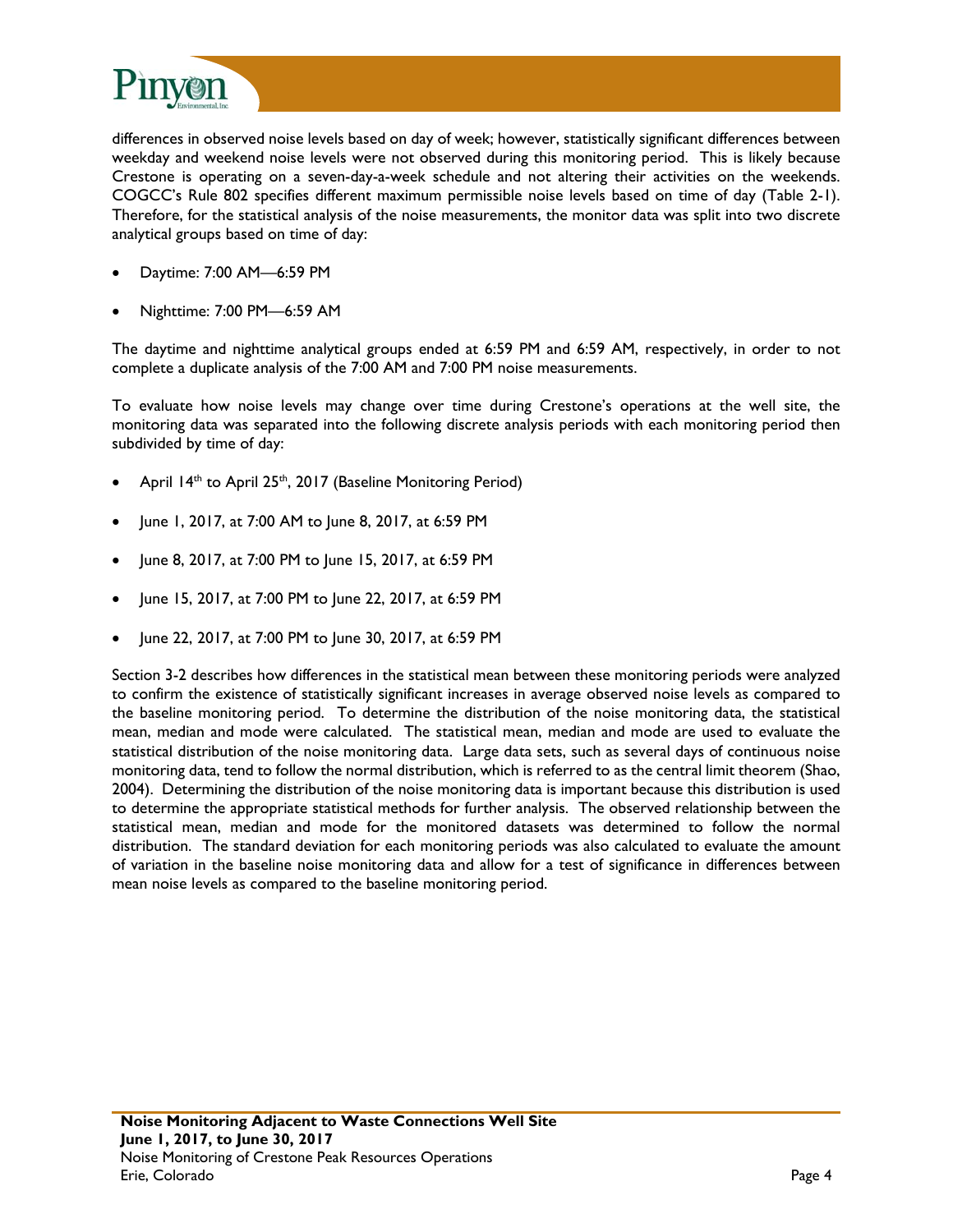

## **3. Data Analysis Results**

### **3.1 Graphical Representations of Data**

Pinyon evaluated the noise monitoring data and generated several graphs that represented average and maximum noise level conditions during the monitoring periods.

#### *3.1.1 Average Daytime Conditions*

The statistical mean for each noise monitoring period was calculated for the daytime hours (7:00 AM to 6:59 PM) (Figure 2). Noise levels were variable between the monitoring periods with the largest increases relative to the baseline observed in A-weighted noise at Site 1 and Site 2.



#### **Figure 2 Daytime Mean Noise Levels**

#### *3.1.2 Average Nighttime Conditions*

Figure 3 shows the statistical mean of noise monitoring data collected during the nighttime period (7:00 PM to 6:59 AM). Large increases in average A-weighted noise levels were observed at Sampling Site 1, which is located closer to the well site than Sampling Site 2. At Sampling Site 2 a large increase in average A-weighted noise was observed from June 8, 2017, to June 15, 2017. During the other monitoring periods, slight increases in Aweighted noise were observed. Only slight increases in average C-weighted noise were observed at Site 2 throughout this reporting period.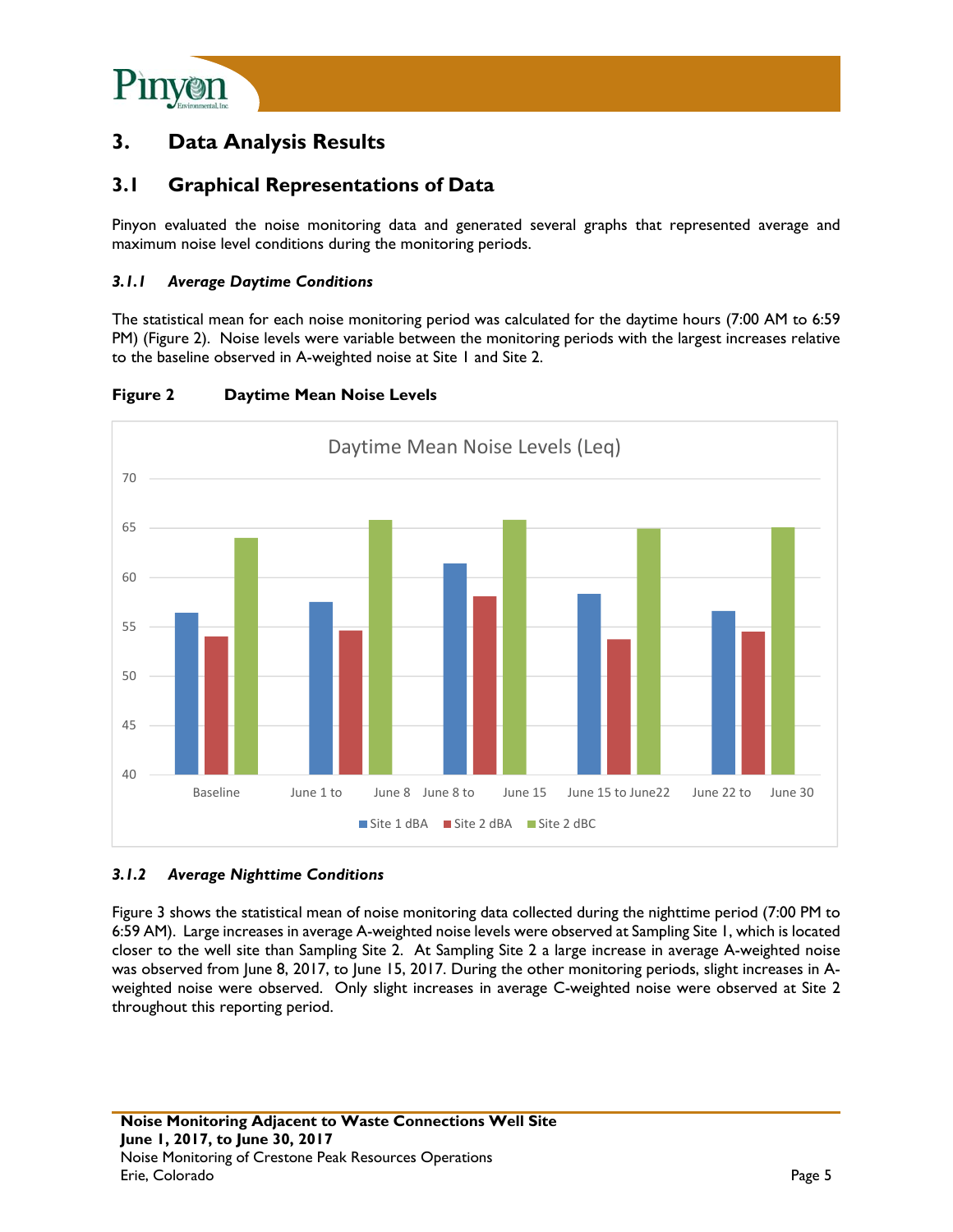

**Figure 3 Nighttime Mean Noise Levels** 



#### *3.1.3 Maximum Observed Daytime Noise Levels*

Figure 4 shows the maximum 15-minute average noise measurements collected during the daytime condition during the monitoring periods. The COGCC's maximum permissible noise criteria of 80 dBA were exceeded at Sampling Site 1 and Sampling Site 2 on June 10, 2017. At Sampling Site 1, the maximum permissible noise criteria were exceeded on June 10, 2017, from 4:01 PM to 4:07 PM with a maximum 15-minute average noise measurement of 81 dBA. The maximum permissible noise criteria at Sampling Site 2 was exceeded on June 10, 2017, from 4:01 PM to 4:11 PM with a maximum 15-minute average noise measurement of 84 dBA. The maximum permissible noise criteria for C-weighted noise continued to be above 65 dBC; however, this was also observed during the baseline period prior to Crestone beginning activities at the well site. Pinyon's Noise Specialist notified Town staff of the exceedances in measured A-weighted noise at Site 1 and Site 2 on June 10, 2017. These exceedances were short in duration, lasting a maximum of 10 minutes. The measured exceedance in A-weighted noise was greater at Site 2 and persisted for a longer period of time than Site 1, which is farther away from the Waste Connections well site. Therefore, it is unclear whether the elevated A-weighted noise measurements were attributable to Crestone's activities at the well site or were originating from another noise source in the area.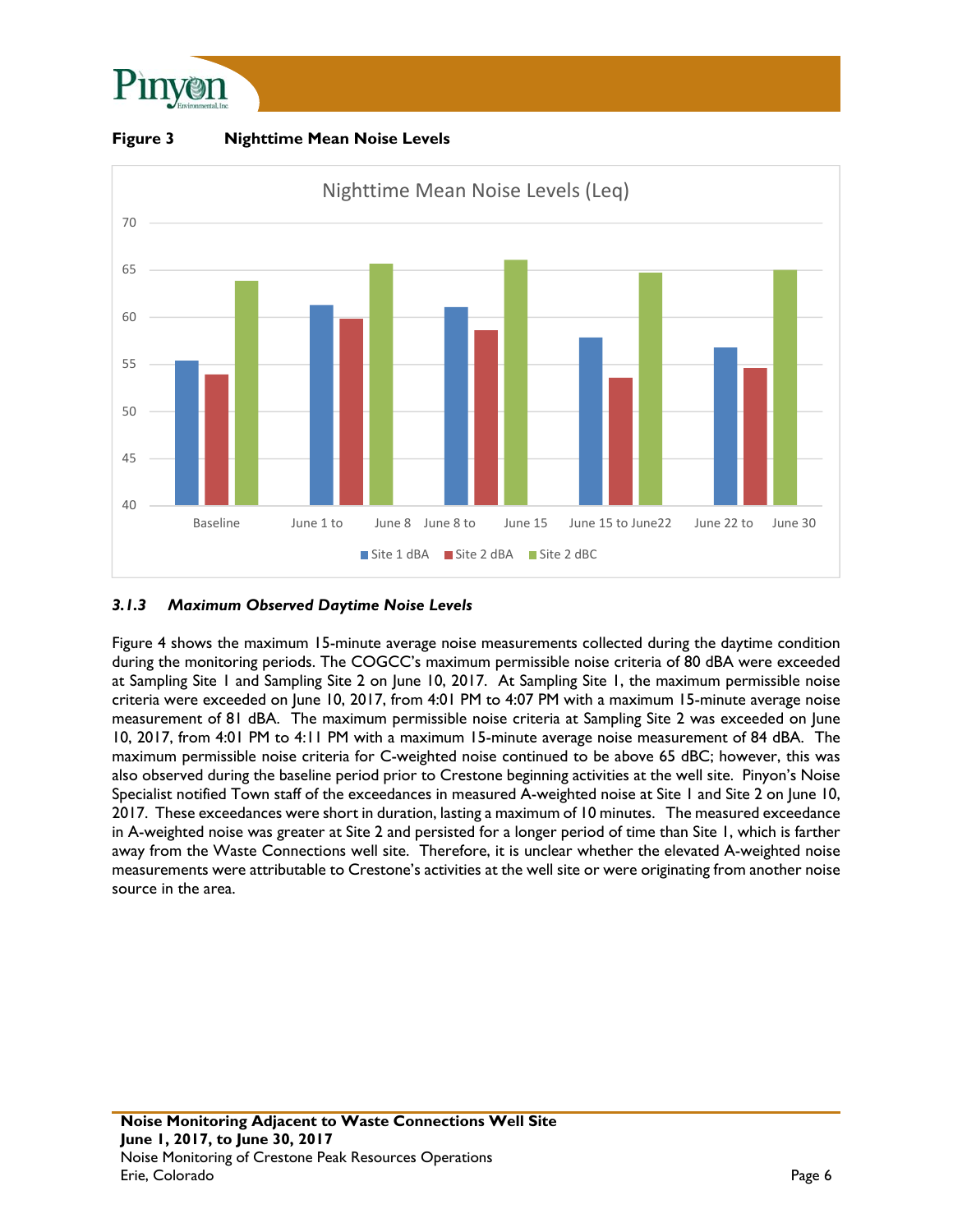





#### *3.1.4 Maximum Observed Nighttime Noise Levels*

Figure 5 shows the maximum 15-minute average noise measurements collected during the nighttime monitoring periods. No exceedances of the COGCC's maximum permissible noise criteria were observed for A-weighted noise at Site 1 or Site 2. The maximum permissible noise criteria for C-weighted noise continued to be above 65 dBC; however, this was also observed during the baseline period prior to Crestone beginning activities at the well site.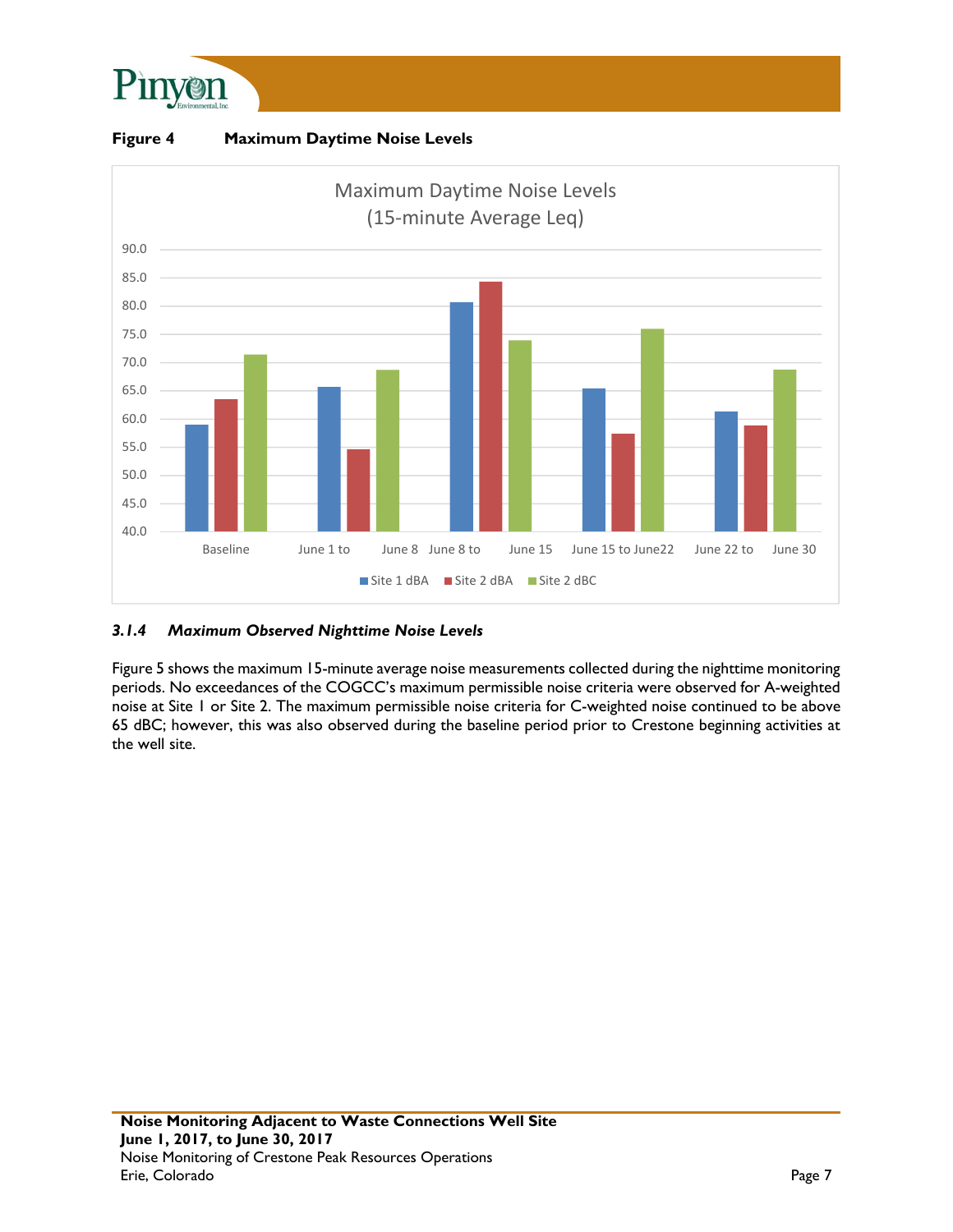





### **3.2 Statistical Analysis of Noise Monitor Data**

#### *3.2.1 Increase in Mean Noise Levels as Compared to the Baseline Monitoring Period*

Pinyon observed an increase in the statistical mean of the measured noise values from the baseline monitoring period while analyzing the monitoring data. Furthermore, this difference was also observed when generating graphical representations of the measured noise values at the three noise monitors for this reporting period, which was separated into six analysis periods for each monitor. A t-test was performed to determine whether the difference in calculated mean values were statistically significant. A t-test is a statistical method for evaluating the difference in means between two sample groups (Davis, 2003). The higher the t-value the greater the difference between the two means. To assess the level of confidence in the calculated t-value, a p-value is calculated. The p-value is based on the magnitude of the t-value and the total number of samples collected between the two monitoring periods. A p-value of less than or equal to 0.001 means that there is a 99.9% confidence level that the difference between means is statistically significant. The variation in statistical mean, the t-value and the p-value was calculated for the three noise monitors for each analysis period. The calculated p-values were less than 0.001 for all comparisons meaning that the means are statistically significantly different at the 99.9% confidence interval. A 99.9% confidence interval indicates that there is less than a 0.01% likelihood that the calculated differences in statistical mean is insignificant.

At Sampling Site 1 there was a statistically significant increase in A-weighted noise relative to the baseline noise measurements, particularly from June 1, 2017, to June 8, 2017, and from June 8, 2017 to June 15, 2017 (Table 3-1, Table 3-2). This increase is expected at Sampling Site 1, as it is located in close proximity to Crestone's activities, and prior to the start of Crestone's operations there were few other noise sources (e.g., roadways) located within a short distance of the monitor. From June 15, 2017, to June 22, 2017, and from June 22, 2017, to June 30, 2017, a statistically significant increase was still measured; however, the increase in mean noise levels was less than 3 dBA. An increase of 3 dBA or less is considered to be barely perceptible to the human ear.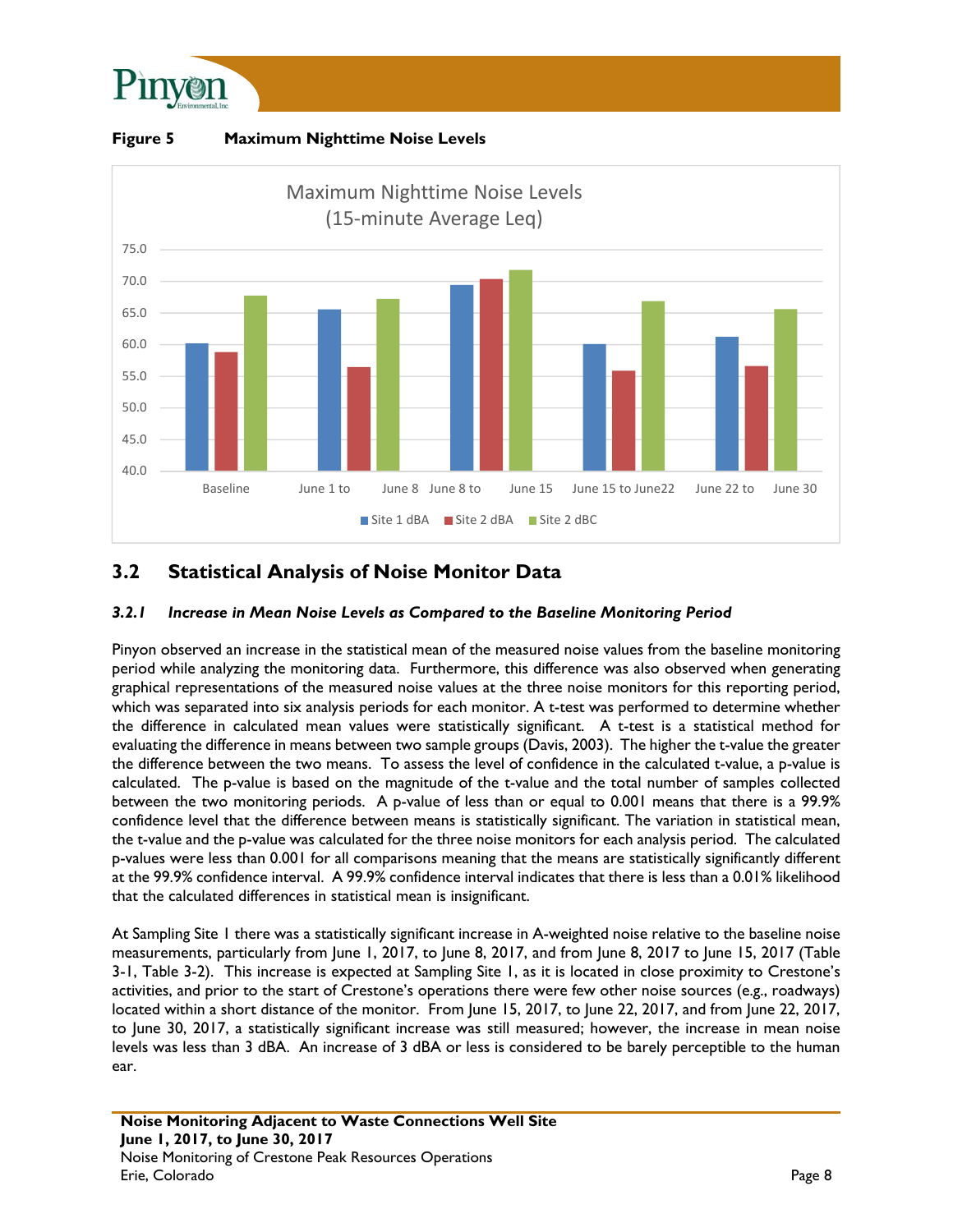

| Period             | Mean | Change    | t-value   | p-value |
|--------------------|------|-----------|-----------|---------|
| <b>Baseline</b>    | 56.4 | <b>NA</b> | <b>NA</b> | < 0.001 |
| June I to June 8   | 61.3 | 4.9       | 134.2     | < 0.001 |
| June 8 to June 15  | 61.4 | 5.0       | l I 5.6   | < 0.001 |
| June 15 to June 22 | 58.3 |           | 69.       | < 0.001 |
| June 22 to June 30 | 56.6 |           | 5.7       | < 0.001 |

#### **Table 3-1 Variation in Daytime Statistical Mean for A-weighted Noise at Site I LEQ (dBA)**

dBA A-weighted decibels

#### **Table 3-2 Variation in Nighttime Statistical Mean for A-weighted Noise at Site I Leq (dBA)**

| Period             | Mean | Change    | t-value   | p-value |
|--------------------|------|-----------|-----------|---------|
| <b>Baseline</b>    | 55.4 | <b>NA</b> | <b>NA</b> | < 0.001 |
| June I to June 8   | 61.3 | 5.9       | 153.4     | < 0.001 |
| June 8 to June 15  | 61.1 | 5.7       | 129.7     | < 0.001 |
| June 15 to June 22 | 57.9 | 2.5       | 72.4      | < 0.001 |
| June 22 to June 30 | 56.8 |           | 40.2      | < 0.001 |

dBA A-weighted decibels

At Sampling Site 2, there was a statistically significant increase in mean A-weighted noise levels from June 8, 2017, to June 15, 2017 (Table 3-3, Table 3-4). The increase in mean measured noise levels was 4.1 dBA during the daytime period and 4.7 dBA during the nighttime period. This increase is greater than 3 dBA and would be considered perceptible to the human ear. For all other monitoring periods analyzed in this report, the difference in mean A-weighted noise levels was less than 1 dBA, but still statistically significant. A decrease in mean noise levels relative to the baseline monitoring period was observed from June 15, 2017, to June 22, 2017. The decrease in A-weighted noise levels during this analysis period indicates that there were instances of elevated noise measured during the baseline monitoring period coming from sources outside of the well site at Sampling Site 2.

#### **Table 3-3 Variation in Daytime Statistical Mean for A-weighted Noise at Site 2 Leq (dBA)**

| Period             | Mean | Change    | t-value   | p-value |
|--------------------|------|-----------|-----------|---------|
| <b>Baseline</b>    | 54.0 | <b>NA</b> | <b>NA</b> | < 0.001 |
| June I to June 8   | 54.6 | 0.6       | 29.4      | < 0.001 |
| June 8 to June 15  | 58.1 | 4.1       | 61.1      | < 0.001 |
| June 15 to June 22 | 53.7 | -0.3      |           | < 0.001 |
| June 22 to June 30 | 54.5 | 0.5       | 21.8      | < 0.001 |

dBA A-weighted decibels

#### **Table 3-4 Variation in Daytime Statistical Mean for A-weighted Noise at Site 2 Leq (dBA)**

| Period             | Mean | Change    | t-value   | p-value |
|--------------------|------|-----------|-----------|---------|
| <b>Baseline</b>    | 53.9 | <b>NA</b> | <b>NA</b> | < 0.001 |
| June 1 to June 8   | 54.6 |           | 33.3      | < 0.001 |
| June 8 to June 15  | 58.6 | 4.7       | 78.6      | < 0.001 |
| June 15 to June 22 | 53.6 | $-0.4$    | 17.5      | < 0.001 |
| June 22 to June 30 | 54.6 |           | 29.0      | < 0.001 |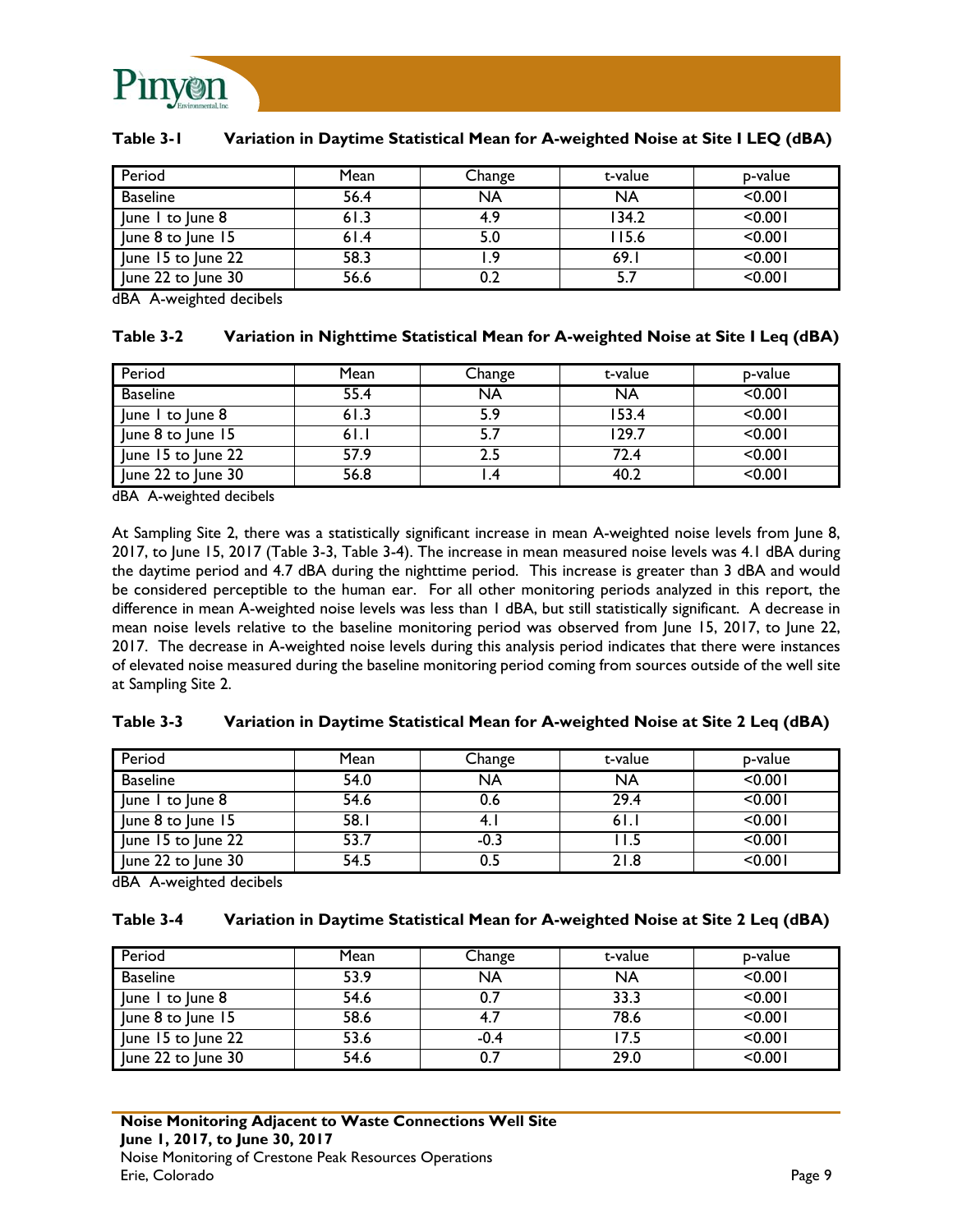

At Site 2 there was a small, but still significant increase in C-weighted noise relative to the baseline noise measurements for all of the monitoring periods (Table 3-5, Table 3-6). The measured increases were less than 3 dBC during the monitoring periods, which is not considered to be perceptible to the human ear.

| Period             | Mean | Change    | t-value   | p-value |
|--------------------|------|-----------|-----------|---------|
| <b>Baseline</b>    | 64.0 | <b>NA</b> | <b>NA</b> | < 0.001 |
| June I to June 8   | 65.8 |           | 77.0      | < 0.001 |
| June 8 to June 15  | 65.8 |           | 59.8      | < 0.001 |
| June 15 to June 22 | 64.9 | 0.9       | 37.7      | < 0.001 |
| June 22 to June 30 | 65.  |           | 49.       | < 0.001 |

#### **Table 3-5 Variation in Daytime Statistical Mean for C-weighted Noise at Site 2 Leq (dBC)**

cBC C-weighted decibels

#### **Table 3-6 Variation in Nighttime Statistical Mean for C-weighted Noise at Site 2 Leq (dBC)**

| Period             | Mean | Change    | t-value   | p-value |
|--------------------|------|-----------|-----------|---------|
| <b>Baseline</b>    | 63.9 | <b>NA</b> | <b>NA</b> | < 0.001 |
| June I to June 8   | 65.7 |           | 79.7      | < 0.001 |
| June 8 to June 15  | 66.I |           | 81.8      | < 0.001 |
| June 15 to June 22 | 64.8 | 0.9       | 42.6      | < 0.001 |
| June 22 to June 30 | 65.0 |           | 53.7      | < 0.001 |

dBC C-weighted decibels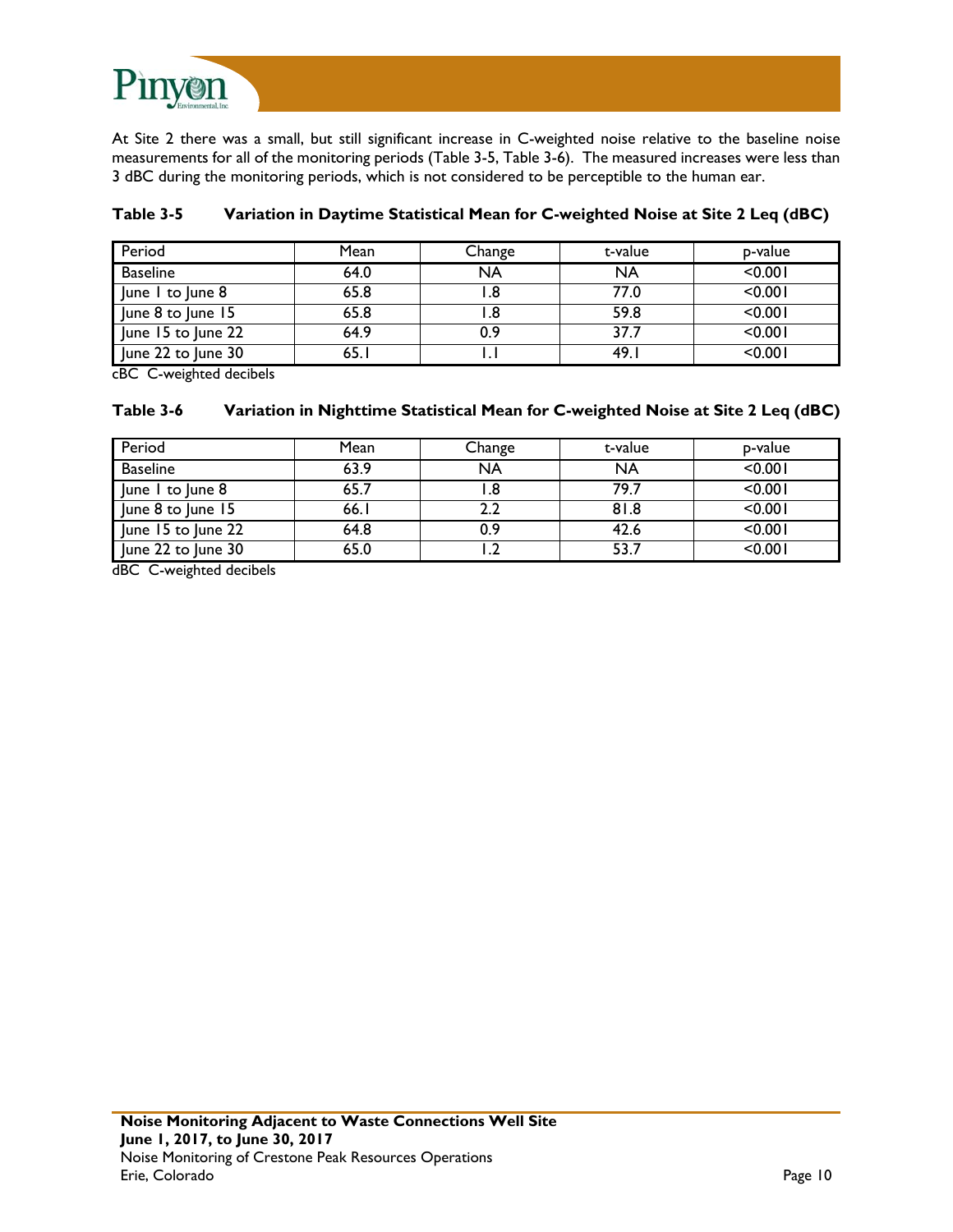

## **4. Conclusions**

Pinyon collected continuous noise measurements at two monitoring locations adjacent to Crestone's Waste Connections well site from June 1, 2017, at 7:00 AM to June 30, 2017, at 7:00 PM. On April 25, 2017, at approximately 6:00 AM, Crestone commenced drilling operations at the well site and has continued activities throughout this reporting period. Prior to the start of Crestone's operations, Pinyon collected baseline data at both locations from April 14, 2017, to April 25, 2017.

An evaluation of the noise measurements collected showed an increase in ambient noise levels that may be attributable to Crestone's activities during this reporting period at both monitoring locations. Analysis of the noise measurements indicated statistically significant differences between observed mean values for the six monitoring periods, which were broken down between daytime and nighttime hours.

During this reporting period, the COGCC's maximum permissible A-weighted noise level was exceeded at Site 1 and Site 2 on June 10, 2017. The maximum permissible A-weighted noise level was exceeded at Site 1 from 4:01 PM to 4:07 PM with a maximum 15-minute average noise level measurement of 81 dBA recorded during this period. The maximum permissible A-weighted noise level was exceeded at Site 2 from 4:01 PM to 4:11 PM with a maximum 15-minute average noise level measurement of 84 dBA recorded during this period. The exceedances at Site 1 and Site 2 were short-term in duration and measured noise was greater at Site 2, which is located farther from the well site than Site 1. Therefore, it is not possible to infer whether this exceedance was attributable to Crestone's activities at the well site or another noise source in the area. Pinyon confirmed with Town staff that they did not receive any noise complaints from residents associated with the period of the measured exceedance.

The COGCC's maximum permissible C-weighted noise levels were exceeded at Site 2 on several occasions. Exceedances of the COGCC's maximum permissible C-weighted noise levels were also observed during the baseline monitoring periods; therefore, a determination cannot be made as to whether elevated C-weighted noise at Site 2 is directly attributable to Crestone's activities at the well site. It is possible that some degree of the increase in C-weighted noise is attributable to activity in the neighborhood adjacent to Site 2.

Pinyon will continue to monitor continuously for noise at Site 1 and Site 2 throughout Crestone's operations at the well site and will compare measured levels of A-weighted and C-weighted noise to baseline levels, in order to assess potential changes in ambient noise levels during various phases of activity and evaluate whether potential exceedances of the COGCC's maximum permissible noise levels are observed.